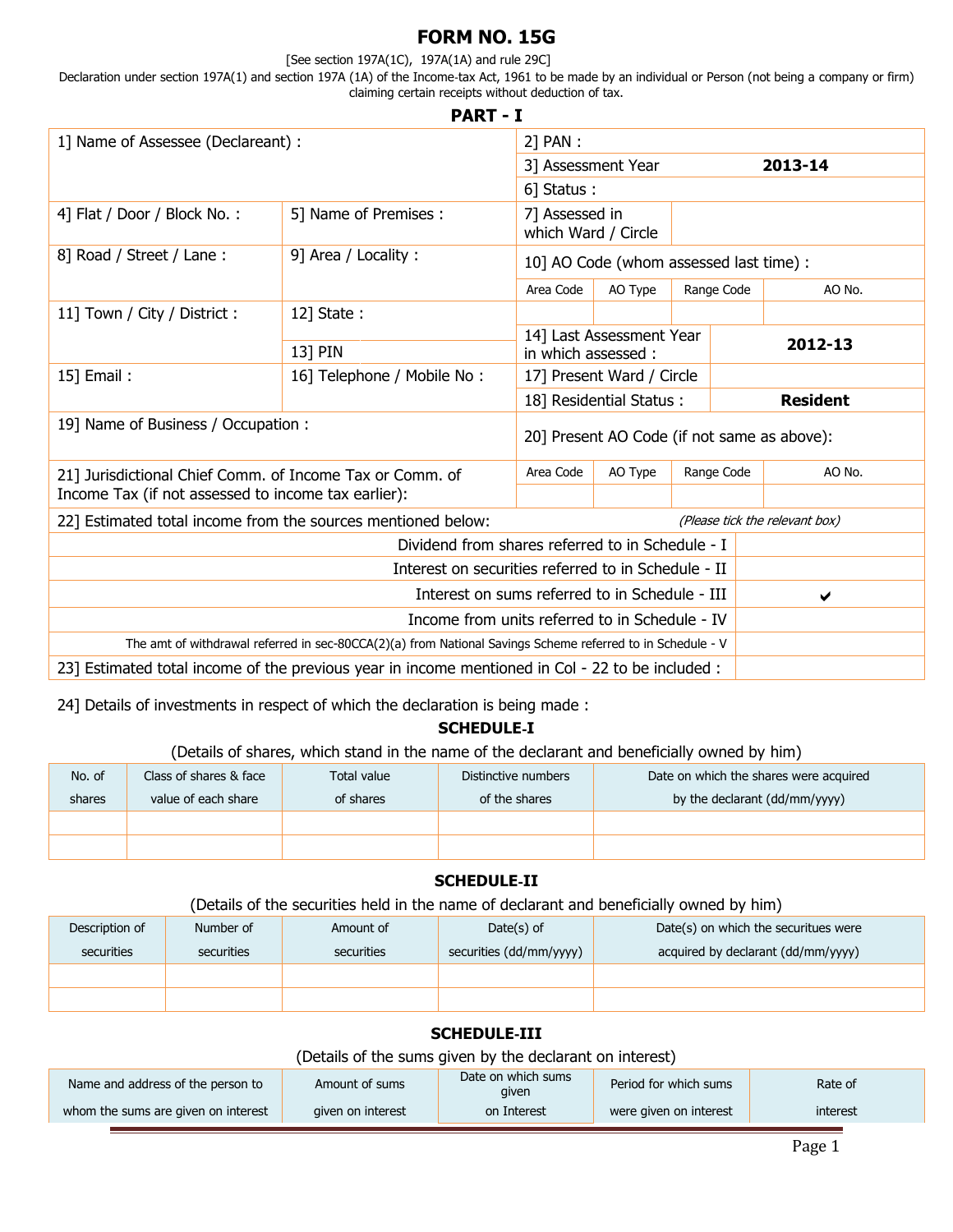|  | (dd/mm/yyyy) |  |
|--|--------------|--|
|  |              |  |
|  |              |  |
|  |              |  |

## **SCHEDULE**‐ **IV**

#### (Details of the mutual fund units held in the name of declarant and beneficially owned by him)

| Name and address of the | Number of | Class of units & face | <b>Distinctive</b><br>number | Income in        |
|-------------------------|-----------|-----------------------|------------------------------|------------------|
| mutual fund             | units     | value of each unit    | of units                     | respect of units |
|                         |           |                       |                              |                  |
|                         |           |                       |                              |                  |

#### **SCHEDULE**‐**V**

#### (Details of the withdrawal made from National Savings Scheme)

| Particulars of the Post Office where the account under the   | Date on which the account | The amount of withdrawal |
|--------------------------------------------------------------|---------------------------|--------------------------|
| National Savings Scheme is maintained and the account number | was opened (dd/mm/yyyy)   | from the account         |
|                                                              |                           |                          |
|                                                              |                           |                          |

# **Declaration / Verification**

#### **Signature of the Declarant**

\*I/ We do hereby declare that to the best of

knowledge and belief what is stated above is correct, complete and truly stated. \*I /We declare that incomes referred to in this form are not includible in the total income of any other person u/s 60 to 64 of Income Tax Act, 1961. \*I/We further, declare that tax \*on my / our estimated total income, including \*income / incomes referred to in column 22 above, computed in accordance with provisions of the Income Tax Act 1961. for the previous year ending on **31.03.2013** relevant to the relevant to the assessment year **2013-14** will be nil.

\*I / We also, declare that \*my / our \*income / incomes referred to in Column 22 for the previous year ending on **31.03.2013** relevant to the assessment year **2013-14** will not exceed the maximum amount which is not chargeable to income tax. Place : **x** 

**x**

#### Date : **Signature of the Declarant**

#### **PART - II**

[For use by the person to whom the declaration is furnished]

| 1] Name of the person responsible for paying the income referred to<br>in Column 22 of Part $I$ : |                                                                                                             |                                                            | 2] PAN of the person indicated in Column 1 of Part II                        |  |  |
|---------------------------------------------------------------------------------------------------|-------------------------------------------------------------------------------------------------------------|------------------------------------------------------------|------------------------------------------------------------------------------|--|--|
| 3] Complete Address:                                                                              |                                                                                                             | 4] TAN of the person indicated in<br>Column 1 of Part II : |                                                                              |  |  |
| $5$ ] Email:                                                                                      | 6] Telephone / Mobile No:                                                                                   | 7] Status:                                                 |                                                                              |  |  |
| 8] Date on which Declaration is<br>Furnished (dd/mm/yyyy) :                                       | 9] Period in respect of which the<br>dividend has been declared or the<br>income has been paid / credited : | 10] Amount of<br>income paid:                              | 11] Date on which the income has<br>been paid / credited<br>$(dd/mm/yyyy)$ : |  |  |